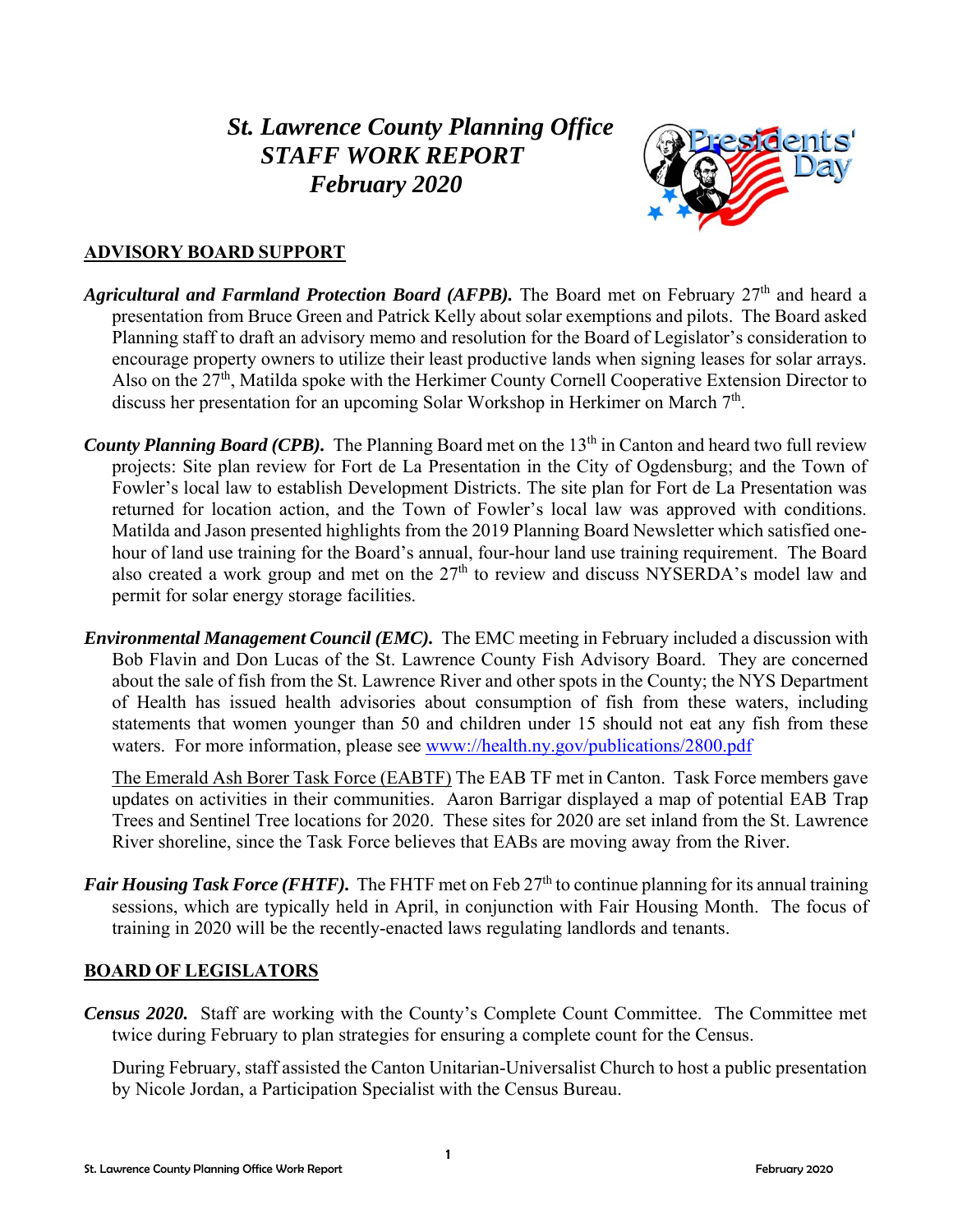Planning staff submitted an application to the NYS Census 2020 Complete Count Outreach Grants Program for funds to support outreach, promotion and public educations activities regarding the Census.

#### *Jones & Laughlin (J&L) Site*.

- $\triangleright$  Staff participated in a DEC technical (clean-up) conference call on February 25<sup>th</sup> Stakeholders to review draft feasibility study prior to March DEC technical call.
- *Space Study***.** Staff is assisting with an assessment of County space needs in the City of Ogdensburg.

## **COMMUNITY / ECONOMIC DEVELOPMENT**

- *Abbé Picquet Trail Project Management.* Final close out of this project is anticipated in the next several months.
- *Community Development Block Grants (CDBG).* The Planning Office administers two open grants: the Septic Tank Replacement Assistance Program (STRAP); and the 23<sup>rd</sup> round of the Direct Homeownership Assistance Program.
- *Lead Hazard Abatement Program*. This \$1 million award from the US Department of Housing and Urban Development (HUD) will provide lead-based paint stabilization, or abatement assistance, to up to 52 households throughout the county. During February, the Planning Office worked with partner agencies at SLC Public Health and the North Country Housing Council to ramp up production. The partners hold production meetings every two weeks. Staff from the Planning Office and partner agencies participated in a HUD grantee conference call on February 13.
- *Village of Potsdam Downtown Revitalization Initiative (DRI).* The Planning Office is participating as a project partner on the Local Planning Committee (LPC) for the Potsdam DRI. The group reviewed 47 projects during a day-long review session in February. The project list will be further paired down in the coming months. The project website is: https://potsdamdri.com/.

## **GEOGRAPHIC INFORMATION SYSTEM**

*County Mapping Upgrades.* County staff continue to discuss a re-tooling of GIS software for the County.

*Public Transit Route Maps.* Matilda finalized maps for Routes 12, 61, 63, 68 and 69 which are now available online at: http://www.slcnypublictransit.com/transit-schedules

## **GRANTS MANAGER**

*Grants Notice Distribution.* The Grants Notice is distributed to County Department Heads, Legislators, Superintendents of Schools, local municipal officials and approximately 350 additional individuals